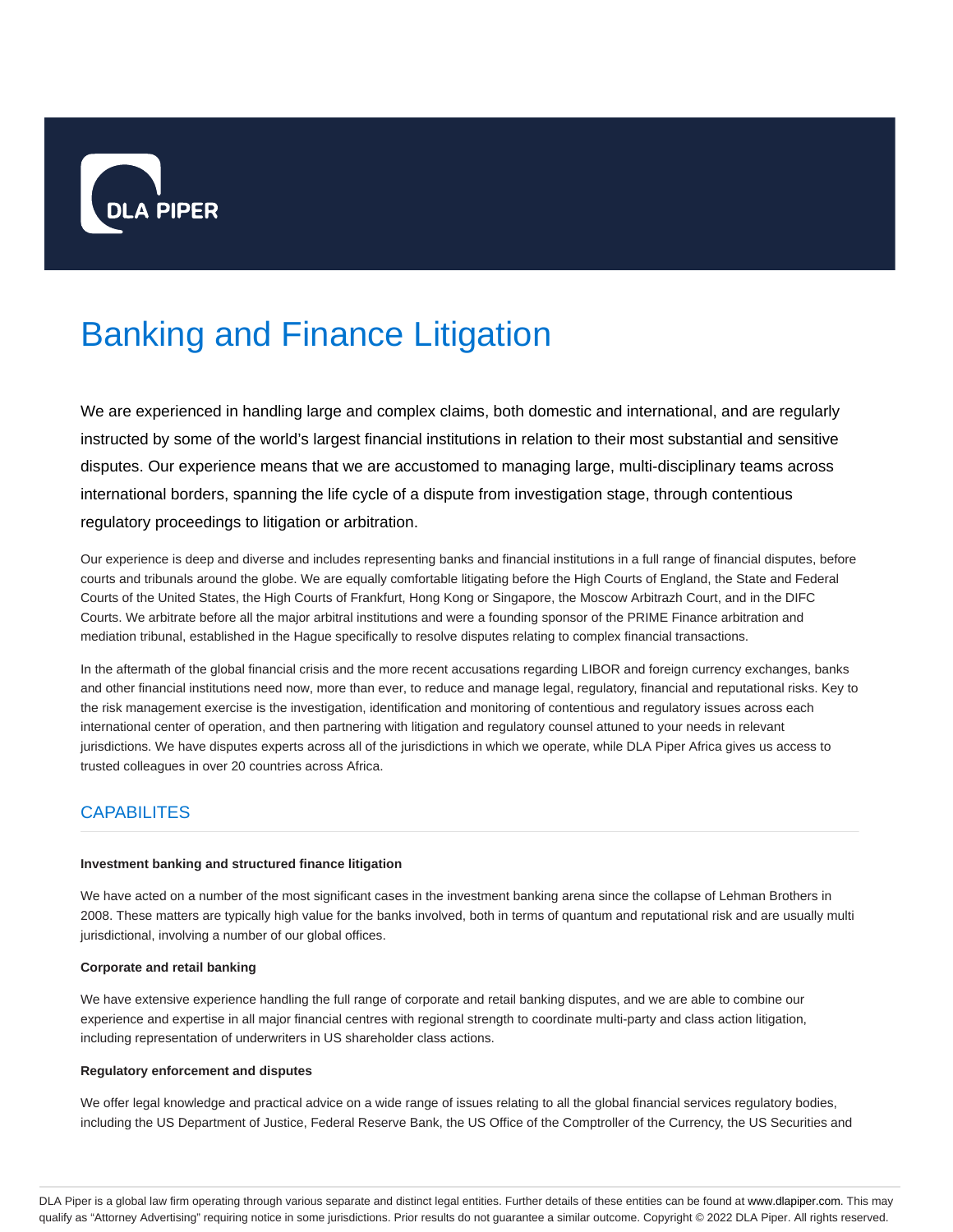Exchange Commission , the Financial Conduct Authority , the Prudential Regulation Authority , various European and European Union regulatory and supervisory bodies, the Securities and Futures Commission of Hong Kong, Australian Securities and Investments Commission and many others. The team regularly undertakes internal investigations for both wholesale and retail firms and assists clients with self-notification issues, responses to supervisory enquiries and investigations by the enforcement divisions of regulatory bodies, and we appear before the various regulatory tribunals, committees and panels when action is taken.

#### **Fraud and asset tracing**

We are experienced in the investigation and prosecution of fraud (civil and criminal) and in tracing misappropriated assets across national borders. We are also experienced in assisting financial institutions to respond to freezing and disclosure orders served on them and in defending them against direct allegations of fraud.

## **EXPERIENCE**

- Acting for Australian noteholders in the landmark Belmont Park case brought in England to establish payment priority under a US\$12.5 billion Lehman synthetic CDO program and coordinating parallel proceedings in the New York Bankruptcy Court and District Court.
- Representing a major international bank in related proceedings in New York and Tanzania courts arising out the financing of a power plant in Dar es Salaam.
- Conducting various regulatory, governance and compliance investigations and reviews for financial institutions.
- Providing global FATCA and privacy advice to leading financial institutions.
- Advising a major UK lender in connection with an investigation of mortgage fraud in a portfolio of in excess of 400 mortgages on 'buy to let' properties.
- Representing two major banks in relation to a US\$2 billion swap dispute in Italy.
- Advising a Russian bank in relation to several arbitrations and in obtaining injunctive relief in connection with a number of credit default swaps.
- Representing a major international bank in related proceedings in London and the UAE in a US\$120 million claim arising out of disputed title to an oil cargo.
- Advising an international banking group in relation to a €140 million claim in respect of a high profile takeover of a financial institution by a banking consortium.
- Acting for a financial services group in relation to payment protection insurance claims, advising on the implementation of a root cause analysis, the British Bankers' Association Review and representing the firm in a related dispute with its insurers regarding its customer redress programme.
- Conducting an investigation for an international bank in relation to forex trading with a major Chinese company and advising on a related HKSFC and Commercial Crime Bureau investigations.
- Acting in parallel litigation and arbitration proceedings relating to a large international Ponzi scheme involving entities in Liechtenstein, Cyprus, and St Vincent & the Grenadines, resulting in a multi-million RICO judgment in the US.
- Advising a major international bank in connection with theft, fraud and money laundering involving funds misappropriated in South Africa and wired through Hong Kong and thereafter layered through various banks in a number of jurisdictions.
- Representing the United States Federal Deposit Insurance Corporation as receiver for numerous failed banks throughout the United States in post-insolvency disputes regarding capitalization, ownership of assets and similar matters.

## INSIGHTS

## **Publications**

**FCA strategic review of retail banking business models**

3 February 2022

DLA Piper is a global law firm operating through various separate and distinct legal entities. Further details of these entities can be found at www.dlapiper.com. This may qualify as "Attorney Advertising" requiring notice in some jurisdictions. Prior results do not guarantee a similar outcome. Copyright @ 2022 DLA Piper. All rights reserved.